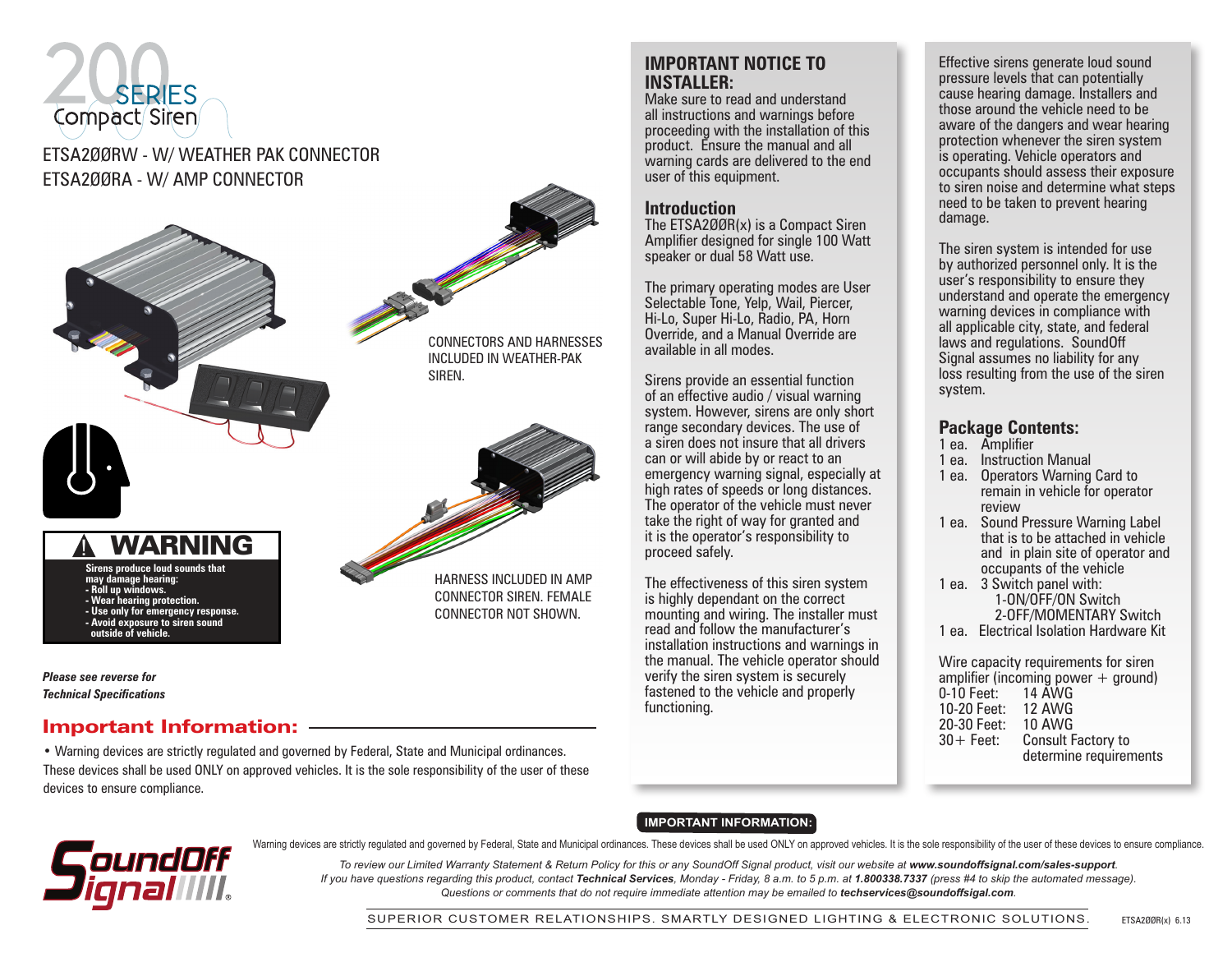

| <b>TECHNICAL SPECIFICATIONS</b>             |                                                                                                                                           |  |
|---------------------------------------------|-------------------------------------------------------------------------------------------------------------------------------------------|--|
| Size Amplifier:                             | $2.3"$ H x 5.4"W x 4.6"D                                                                                                                  |  |
| Input Voltage:                              | 10 - 30 Vdc (negative ground)                                                                                                             |  |
| Input Current:                              | 8 Amps $@$ 13.6 Vdc (100W speaker)                                                                                                        |  |
| <b>Standby Current:</b>                     | $<$ 1 mA                                                                                                                                  |  |
| Audio Frequency:                            | $200Hz - 10 kHz + 3db$                                                                                                                    |  |
| Output Power:                               | 100 WATTS RMS MAX. (11 Ohm Speaker Impedance)                                                                                             |  |
| Siren Frequency:                            | $675Hz - 1633Hz$                                                                                                                          |  |
| <b>High Voltage Protection:</b>             | 30 Vdc will cause siren output to cease, resume at normal.                                                                                |  |
| Low Voltage Shutdown:                       | Voltage below 9.0 Volts for 10 seconds or more will cause siren output<br>to cease and will resume when system voltage is above 9.0 Volts |  |
| <b>Operating</b><br>Temperature / Humidity: | $-40^{\circ}$ F to $+110^{\circ}$ F temperature, 5-95% Non-condensing humidity                                                            |  |
| Controls:                                   | Tone, Yelp, Wail, Horn, Manual, Horn Ring,<br>Park Kill, Ignition, PA, Radio Rebroadcast                                                  |  |
| <b>Boxed Weight</b>                         | 3 Lbs.                                                                                                                                    |  |

| <b>INPUT WIRE HARNESS</b>              |                           |                                              |  |  |
|----------------------------------------|---------------------------|----------------------------------------------|--|--|
| <b>WIRE COLOR:</b>                     | <b>FUNCTION</b>           | <b>ACTIVATION METHOD</b>                     |  |  |
| TAN                                    | Tone 1 Select             | Connect to $+Vdc$                            |  |  |
| <b>BROWN</b>                           | Tone 2 Select             | Connect to $+Vdc$                            |  |  |
| TAN AND<br><b>BROWN</b>                | Tone 3 Select             | Connect to $+Vdc$                            |  |  |
| RED/BLACK                              | <b>Manual Tone Select</b> | Connect to $+Vdc$                            |  |  |
| <b>RED</b>                             | <b>Horn Tone Select</b>   | Connect to $+Vdc$                            |  |  |
| ORANGE/BLACK                           | Ignition Input            | Connect to $+Vdc$                            |  |  |
| <b>WHITE/RED</b>                       | PA Audio through Siren    | Connect PTT Switch wire (Grey) to ground (-) |  |  |
| <b>BLUE</b>                            | Radio Rebroadcast         | Connect Grey wire to $+$ Vdc                 |  |  |
| <b>YELLOW</b>                          | Park Kill / Tone Disable  | Connect to Ground (-)                        |  |  |
| <b>WHITE</b><br>Horn Ring Output       |                           |                                              |  |  |
| <b>WHITE/BLACK</b>                     | Horn Ring Input           | Ground Input Signal                          |  |  |
| <b>VIOLET</b><br>Tone / Volume Program |                           | Connect to Ground to change tone / volume    |  |  |

#### **PA VOLUME PROGRAMMING**

- 1. Connect audio source to White/Red wire<br>2. Connect Grey wire to ground to activate I
- 2. Connect Grey wire to ground to activate PA
- 3. Momentarily connect Violet wire to ground to toggle through the available volume settings.
- 4. The last volume selected will be programmed to be used whenever PA control is selected

# **RADIO RE-BROADCAST VOLUME PROGRAMMING**<br>5. Connect audio so

- 5. Connect audio source to Blue wires<br>6. Connect Grey wire to  $+V$  to activate
- Connect Grey wire to  $+V$  to activate Radio Rebroadcast
- 7. Momentarily connect Violet wire to ground to toggle
- through the available volume settings. 8. The last volume selected will be programmed to be used whenever Radio Rebroadcast is selected

#### **HORN RING TONE ACTIVATION:**

- When Horn Ring is activated, while Tone 1 is activated, the siren will switch to Tone 2 for 5 seconds and then return to Tone 1
- When Horn Ring is activated, while Tone 2 is activated, the siren will switch to Tone 1 for 5 seconds and then return to Tone 2
- When Horn Ring is activated, while Tone 3 is activated, the siren will switch to Tone 1 for 5 seconds and then return to Tone 3

#### **HANDS FREE OPERATION:**

When the Horn Ring is programmed to a warning tone, Hands-free operation is enabled. When the Horn Ring is activated, the tone will sound until the Horn Ring is activated again. Tone1, Tone2, Tone3, PTT, Manual Tone and Radio Rebroadcast will override Hands-free operation.

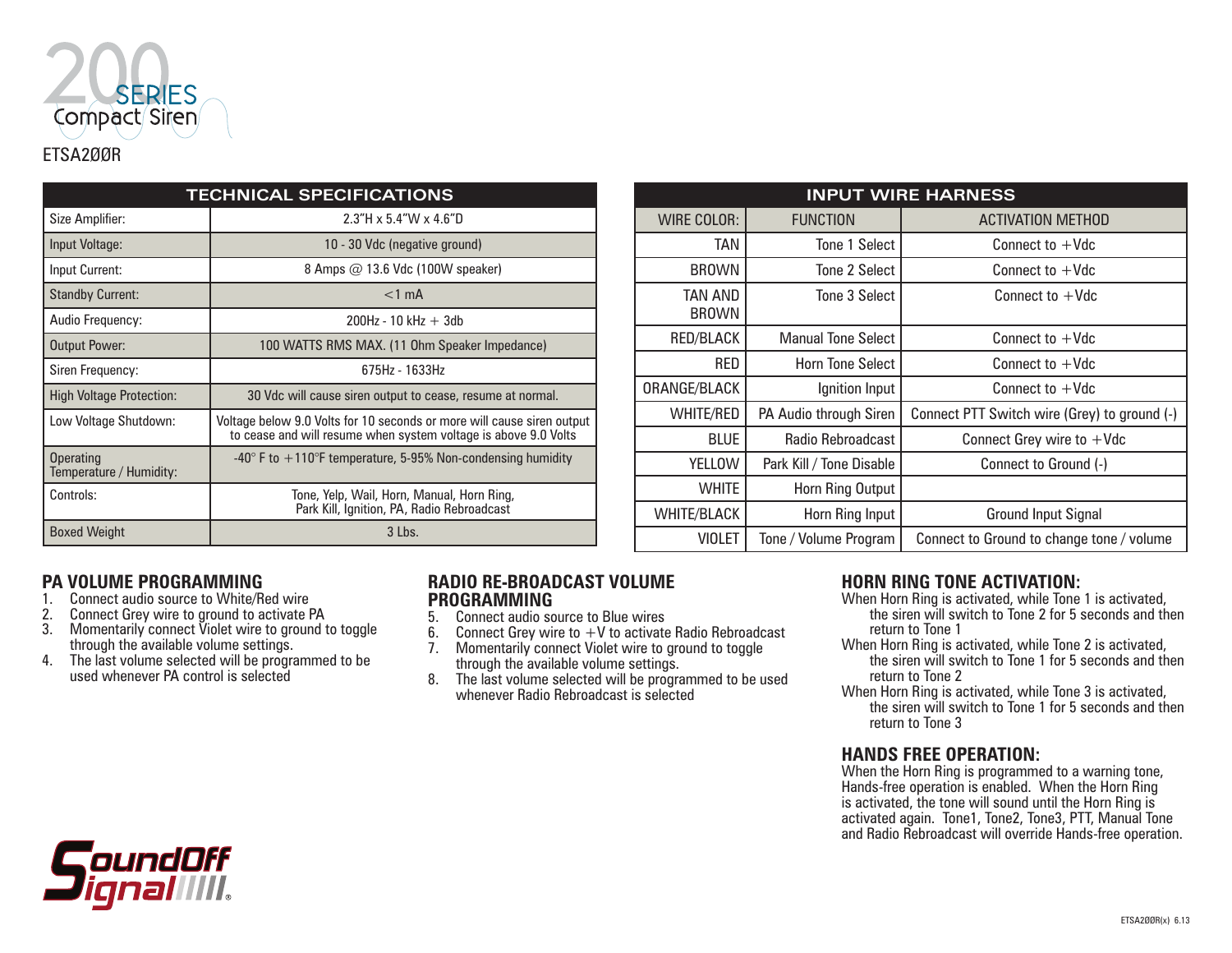

### ETSA2ØØR

#### **TONE SELECT PROGRAMMING**

1. Connect the following wires to  $+$ Vdc to activate tone that needs to be programmed

| <b>WIRE COLOR:</b> | <b>FUNCTION</b>         |
|--------------------|-------------------------|
| <b>TAN</b>         | Tone 1 Select           |
| <b>BROWN</b>       | Tone 2 Select           |
| TAN AND BROWN      | Tone 3 Select           |
| <b>RED</b>         | <b>Horn Tone Select</b> |
| <b>WHITE/BLACK</b> | Horn Ring               |

2. Momentarily connect Violet wire to ground to toggle through available tones

- 3. The last tone selected will be programmed to be used whenever selected control wires are activated
- 4. Repeat steps 1-3 for each tone option
- **NOTE:** Manual Function is NOT programmable.

#### **TONE RESET INSTRUCTION:**

**When toggling through available tones, holding the violet wire to ground for more than two seconds the tone will switch to the default tone.**

**(See Horn Tone and Warning Tone Table below)**

| <b>HORN TONE TABLE</b> |         |  |
|------------------------|---------|--|
| HORN TONE 1            | Default |  |
| <b>HORN TONE 2</b>     |         |  |
| <b>HORN TONE 3</b>     |         |  |
| <b>HORN TONE 4</b>     |         |  |



| <b>WARNING TONE TABLE</b> |                                                                                 |  |
|---------------------------|---------------------------------------------------------------------------------|--|
| WAIL                      | Tone 1 and Horn Ring<br>(default)                                               |  |
| <b>YFLP</b>               | Tone 2 (default)                                                                |  |
| <b>ALERT A</b>            | Tone 3 (default)                                                                |  |
| <b>PIERCER</b>            |                                                                                 |  |
| Hi-Lo                     |                                                                                 |  |
| <b>SUPER Hi-Lo</b>        |                                                                                 |  |
| <b>CYCLE TONE</b>         | Plays thru Wail, Yelp, Alert<br>A and Piercer (Tone changes<br>every 5 seconds) |  |

# **INSTALLATION:**

- 1. Mount Amplifier Assembly in a protected location, being careful to route wires away from any hot surfaces or areas where the wires may get pinched.
- 2. Locate Green and Green/Black wires that are on opposite corners of all other input/control wires. These are the outputs to the speaker(s)
- 3. Connect these 2 wires to the speaker(s) which are installed on the vehicle. The white/ red wire jumper will determine if the amplifier is to operate at an output voltage designed to drive a single 100 Watt speaker or a single/dual 58 Watt speaker(s). See electrical schematic on reverse side for more information.

| <b>SPEAKER CONFIGURATION</b> | WHITE/RED JUMPER WIRE' |
|------------------------------|------------------------|
| SINGLE 100 WATT SPEAKER      | DO NOT CUT             |
| SINGLE 58 WATT SPEAKER       | Cut and Tape both ends |
| DUAL 58 WATT SPEAKER         | Cut and Tape both ends |

- 4. Connect Black wire to reliable ground. Using wire capacity chart as a guideline to establish wire gauge to use for extending wires.
- 5. Connect Orange wire to fused constant +Vdc. Using wire capacity chart as a guideline to establish wire gauge to use for extending wires.
- 6. Connect Orange/Black wire to ignition switch. +Vdc is required on Orange/Black wire for siren to operate.
- 7. Connect Tone 1, Tone 2, Manual Tone, Horn Tone wires to provided switch panel as needed.
- 8. Program Tones following instructions found earlier in the manual under Tone Select Programming.
- 9. Connect Blue wires to radio output if radio rebroadcast feature is required.
- 10. Connect White/Red wire to PA microphone.
- 11. Connect PTT / Radio Rebroadcast activation wire and to switch that will supply ground when activated for PA function and  $+V$ dc when activated for Radio Rebroadcast function. A Single Pole Double Throw (SPDT) switch with center OFF position will be required for this.
- 12. Program Radio Rebroadcast following the Programming instructions found earlier in the manual under Radio Re-broadcast Volume Programming.
- 13. Program Radio Rebroadcast following the Programming instructions found earlier in the manual under PA Volume Programming.
- 14. (OPTIONAL) Attach Yellow wire (Park Kill) to a switch that will supply ground whenever the siren is to be disabled.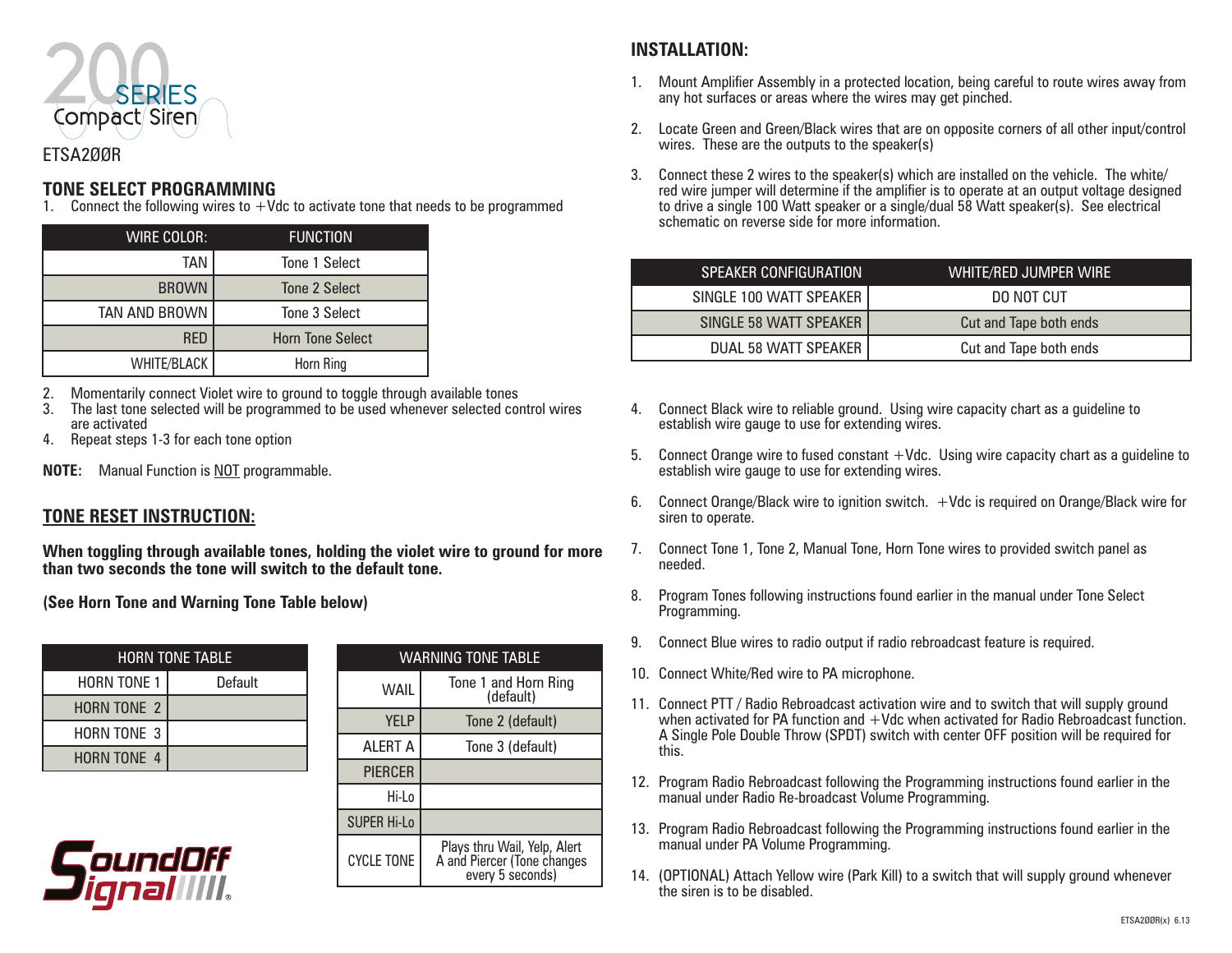